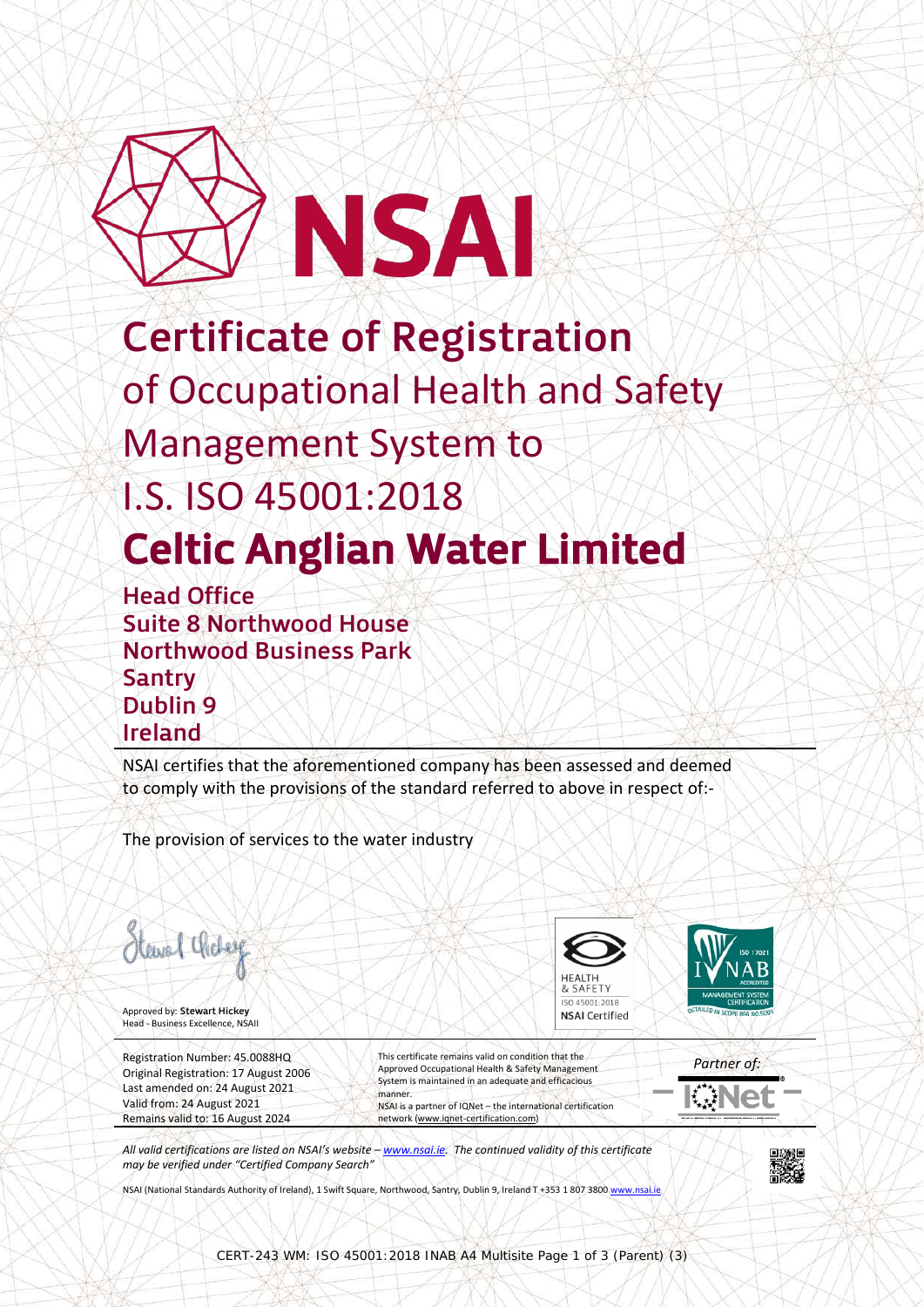

## **Annex to Certificate No. 45.0088HQ**

Additional facilities covered by this certificate:

| <b>Registration No.</b> | <b>Address</b>               | <b>Scope</b>                 |
|-------------------------|------------------------------|------------------------------|
| 45.0088/01              | Celtic Anglian Water Ltd     | The provision of services to |
|                         | <b>Sligo Water Treatment</b> | the water industry.          |
|                         | Works                        |                              |
|                         | <b>Foxes Den</b>             |                              |
|                         | <b>Cairns Hill</b>           |                              |
|                         | Sligo                        |                              |
|                         | Ireland                      |                              |
| 45.0088/03              | Celtic Anglian Water Ltd     | The provision of services to |
|                         | <b>Ringsend Wastewater</b>   | the water industry.          |
|                         | <b>Treatment Works</b>       |                              |
|                         | Pigeon House Road            |                              |
|                         | Dublin 4                     |                              |
|                         | Ireland                      |                              |
| 45.0088/04              | Celtic Anglian Water Ltd     | The provision of services to |
|                         | Sligo Wastewater             | the water industry.          |
|                         | <b>Treatment Works</b>       |                              |
|                         | <b>Finisklin Road</b>        |                              |
|                         | Sligo                        |                              |
|                         | Ireland                      |                              |
|                         |                              |                              |
|                         |                              |                              |